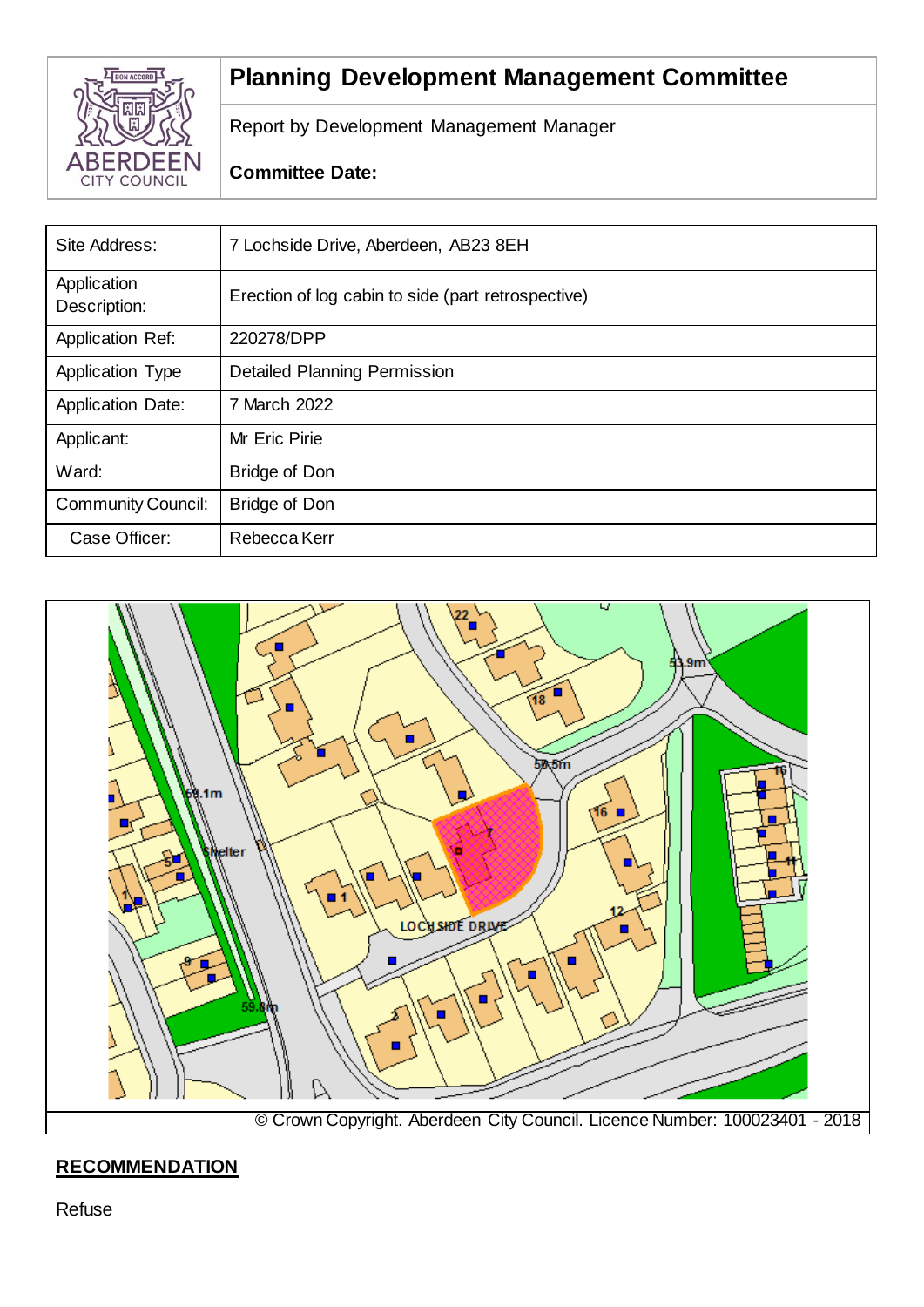## **APPLICATION BACKGROUND**

## **Site Description**

The application site is located to the north of Aberdeen, in the Denmore neighbourhood, which is part of the wider established residential area of the Bridge of Don. Access to Lochside Drive is gained from Lochside Road, which joins the Parkway (A92) just east of the Scotstown roundabout junction. The application site is visible form and bound by Lochside Drive to the east and south as the road splits to provide access to other properties. The remainder of the site is bound by 9 Lochside Drive to the north and 5 Lochside Drive to the west. The application site occupies a corner plot situated on a curve in the road and its front, rear and side curtilages combined totals approximately 724sqm. The application dwelling is a single storey bungalow, which is a L-plan form with an attached single side garage located to the east, set-back 7m from the main frontage with driveway to front. A small conservatory is located to the rear (north) elevation, positioned centrally on the rear elevation. To the side of the dwelling is a large area of soft landscaping which is primarily grass with 2 small trees.

## **Relevant Planning History**

No relevant planning history.

## **APPLICATION DESCRIPTION**

#### **Description of Proposal**

The application seeks planning permission for the erection of a detached ancillary 'log cabin' outbuilding and associated landscaping, situated within the curtilage of the existing dwelling. The application is part retrospective as the applicant stated they were unaware the log cabin structure required planning permission. The log cabin is largely constructed however the roof finishing material, privacy screening and associated soft landscaping have not been completed.

The log cabin outbuilding is located on the eastern side of the existing dwelling, in an area of the side curtilage where fencing has been recently extended to include an additional 100sqm of land within the overall area of self-contained rear garden ground.

The proposal creates an additional 26sqm of ancillary accommodation through construction of a prefabricated timber log cabin with pitched roof and double-glazed timber windows and doors. The log cabin features a covered porch/deck area (8.5sqm) with frosted acrylic perspex privacy screens to the north side. The cabin measures 6.5m in length, 4.5m in width and is 2.9m high, it is finished in natural timber with a proposed roof finish of dark grey felt shingles.

#### **Amendments**

None.

## **Supporting Documents**

All drawings and supporting documents listed below can be viewed on the Council's website at: [https://publicaccess.aberdeencity.gov.uk/online](https://publicaccess.aberdeencity.gov.uk/online-applications/applicationDetails.do?activeTab=documents&keyVal=R8D7KZBZL7O00)[applications/applicationDetails.do?activeTab=documents&keyVal=R8D7KZBZL7O00](https://publicaccess.aberdeencity.gov.uk/online-applications/applicationDetails.do?activeTab=documents&keyVal=R8D7KZBZL7O00)

*Supporting Statement: Response to Representations (14 April 2022)*

## **Reason for Referral to Committee**

The application has been referred to the Planning Development Management Committee because more than 5 timeous objections from the public have been received and thus, the application falls out with the Council's Scheme of Delegation.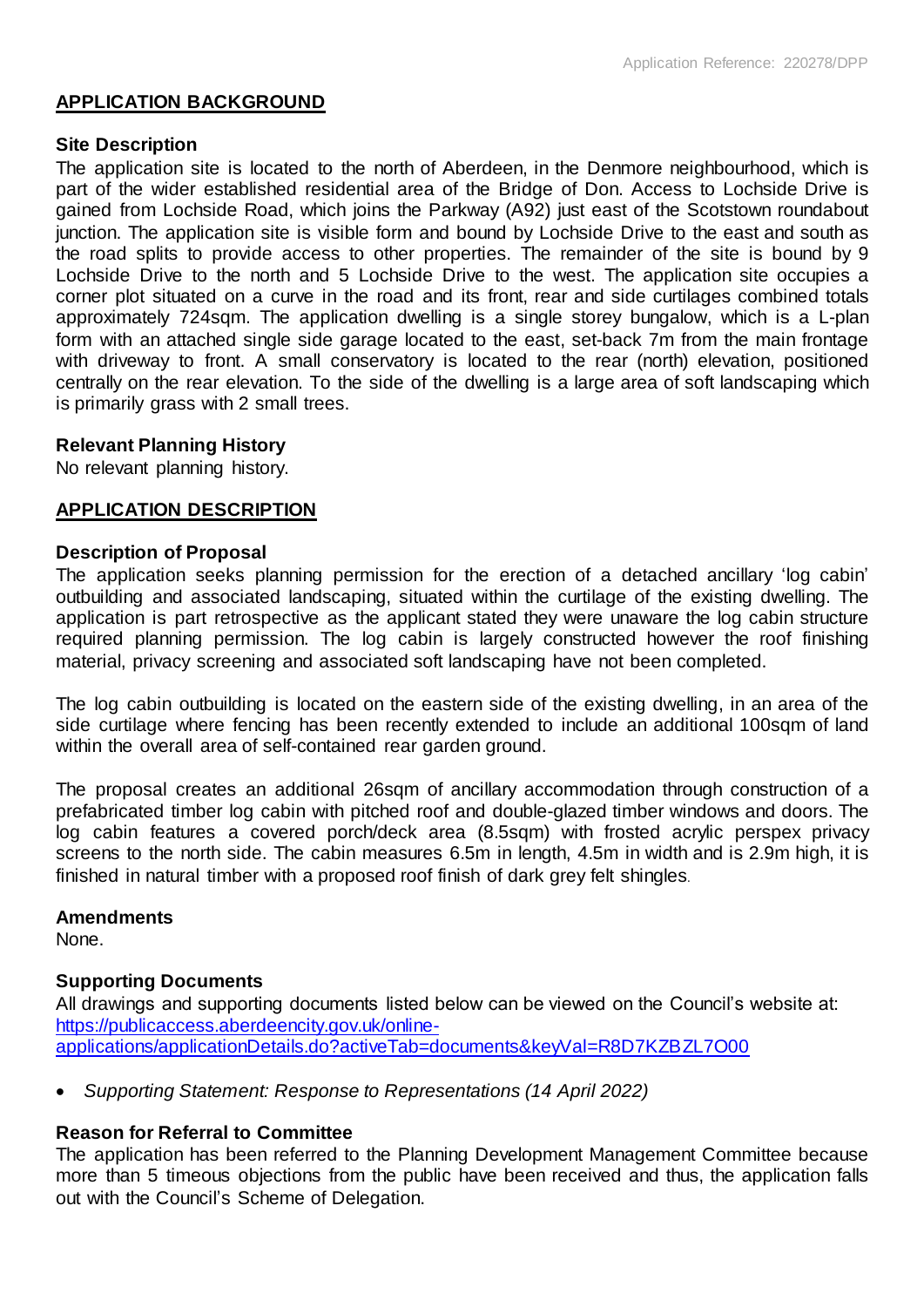## **CONSULTATIONS**

## **Bridge of Don Community Council –** none received.

## **REPRESENTATIONS**

The application has received a total of 12 representations, 3 in support and 9 objecting to the development. The matters raised can be summarised as follows:

#### Support

- 1. No salient objection to the application.
- 2. The log cabin doesn't affect the overall character of the street/area.
- 3. Times have changed since development of estate in 1970s and new owners want to capture the most of their gardens instead of all open space.

#### **Objection**

- 1. No clear dimensions of the log cabin or distances to neighbouring properties on plans.
- 2. Loss of day/sunlight receipt to neighbouring property (9 Lochside Drive).
- 3. Loss of view/outlook from 9 Lochside Drive.
- 4. Overlooking and loss of privacy to bedroom window of adjacent property (9 Lochside Drive).
- 5. Noise disturbance from social use of the log cabin.
- 6. Size and scale of log cabin.
- 7. Cabin is outside and extends beyond the original building line of the street.
- 8. Not in keeping with open plan ethos of the Denmore Estate and gives negative impression.
- 9. Eyesore, spoils outlook, especially when entering the street and for properties overlooking 7 Lochside Drive.
- 10.Sets precedence for similar structures to be erected without obtaining planning permission.
- 11.Concerns regarding drainage of the structure and excess water impacting neighbouring property.
- 12.No effort made to blend the building in.
- 13.Impact on future property resale values.
- 14.Concern how something so large could have been erected without consent.
- 15.Area is not part of the original curtilage and the surrounding fence was erected initially too high without consent.
- 16.Some well-established trees were removed to accommodate the log cabin.

## **MATERIAL CONSIDERATIONS**

#### **Legislative Requirements**

Sections 25 and 37(2) of the Town and Country Planning (Scotland) Act 1997 require that where, in making any determination under the planning acts, regard is to be had to the provisions of the Development Plan and that determination shall be made in accordance with the plan, so far as material to the application unless material considerations indicate otherwise.

## **National Planning Policy and Guidance**

• Scottish Planning Policy (SPP)

## **Aberdeen Local Development Plan 2017 (ALDP)**

Section 16 (1)(a)(ii) of the Town and Country Planning (Scotland) Act 1997 requires that, where there is a current local development plan, a proposed local development plan must be submitted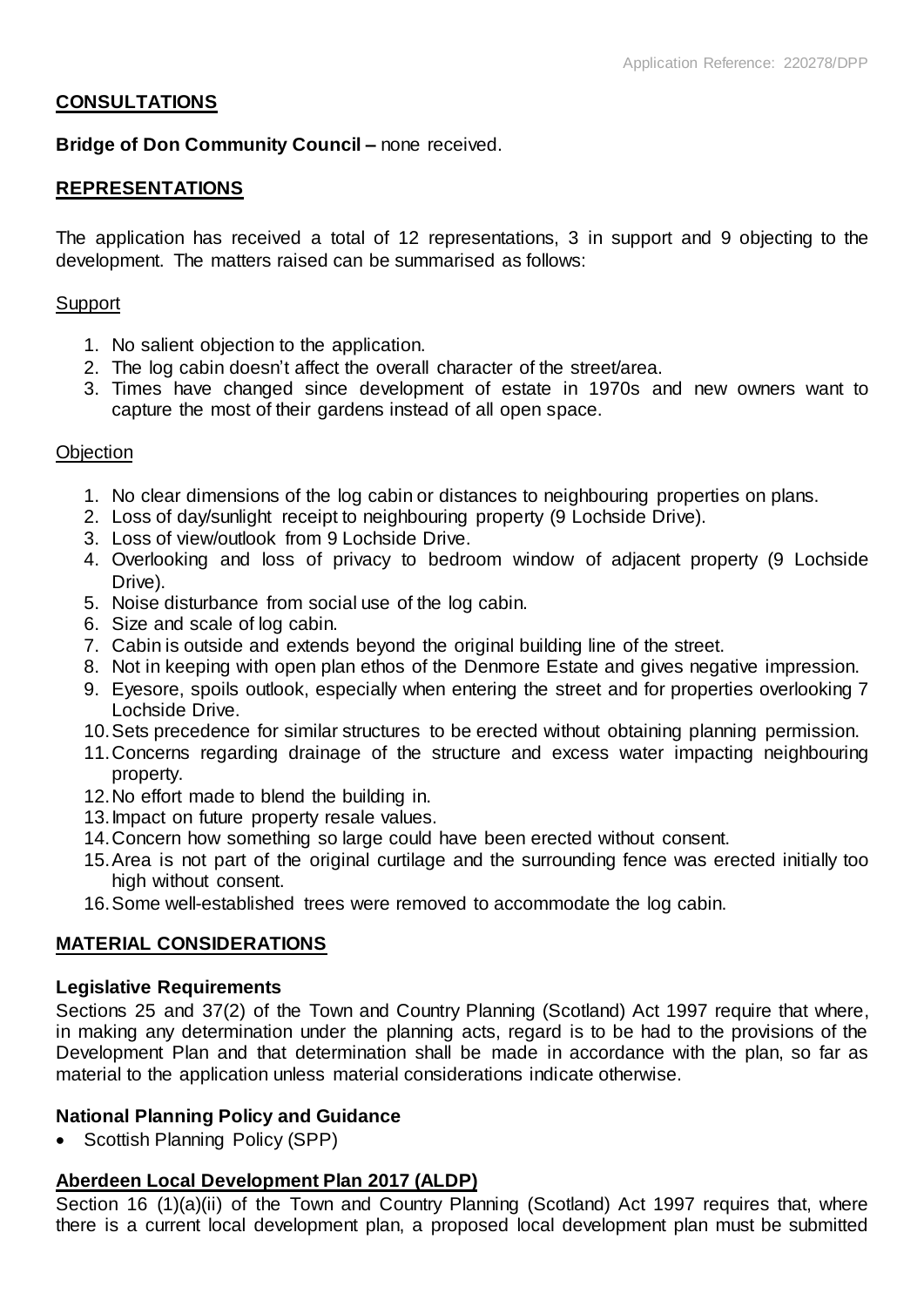to Scottish Ministers within 5 years after the date on which the current plan was approved. From 21 January 2022, the extant local development plan will be beyond this 5-year period. The Proposed Aberdeen Local Development Plan 2020 has been submitted to the Planning & Environmental Appeals Division at the Scottish Government in July 2021. The formal examination in public of the Proposed Local Development Plan 2020 has commenced with reporters appointed. Material consideration will be given to the Proposed Local Development Plan 2020, in the context of the progress of its examination, in the assessment of planning applications.

Given the extant local development plan is beyond its five-year review period consideration, where relevant, should be given to paragraph 33 of the Scottish Planning Policy (2014) which states: "Where relevant policies in a development plan are out-of-date or the plan does not contain policies relevant to the proposal, then the presumption in favour of development that contributes to sustainable development will be a significant material consideration".

The following policies are relevant –

- H1 Residential Areas
- D1 Quality Placemaking by Design

## **Supplementary Guidance (SG)**

Householder Development Guide SG

## **Proposed Aberdeen Local Development Plan 2020**

The Proposed Aberdeen Local Development Plan (Proposed ALDP) was approved at the Council meeting of 2 March 2020. A period of representation in public was undertaken from May to August 2020 and the Proposed ALDP has since been submitted to the Scottish Government Planning and Environmental Appeals Division for Examination in Public. The Proposed ALDP constitutes the Council's settled view as to what the final content of the next adopted ALDP should be and is now a material consideration in the determination of planning applications. The Aberdeen Local Development Plan 2017 will continue to be the primary document against which applications are considered. The exact weight to be given to matters contained in the Proposed ALDP (including individual policies) in relation to specific applications will depend on whether –

- such matters have or have not received representations as a result of the period of representations in public for the Proposed ALDP;
- the level of representations received in relation to relevant components of the Proposed ALDP and their relevance of these matters to the application under consideration.

The foregoing can only be assessed on a case-by-case basis.

The following policies are relevant –

- H1 Residential Areas
- D1 Quality Placemaking
- D2 Amenity

## **EVALUATION**

## **Principle of Development**

The application site lies in an area zoned on Aberdeen Local Development Plan 'proposals map' as 'residential area' and is covered by Policy H1 (Residential Areas). Policy H1 states that a proposal for householder development will be approved in principle if it:

- 1. does not constitute over development;
- 2. does not have an unacceptable impact on the character and amenity of the surrounding area;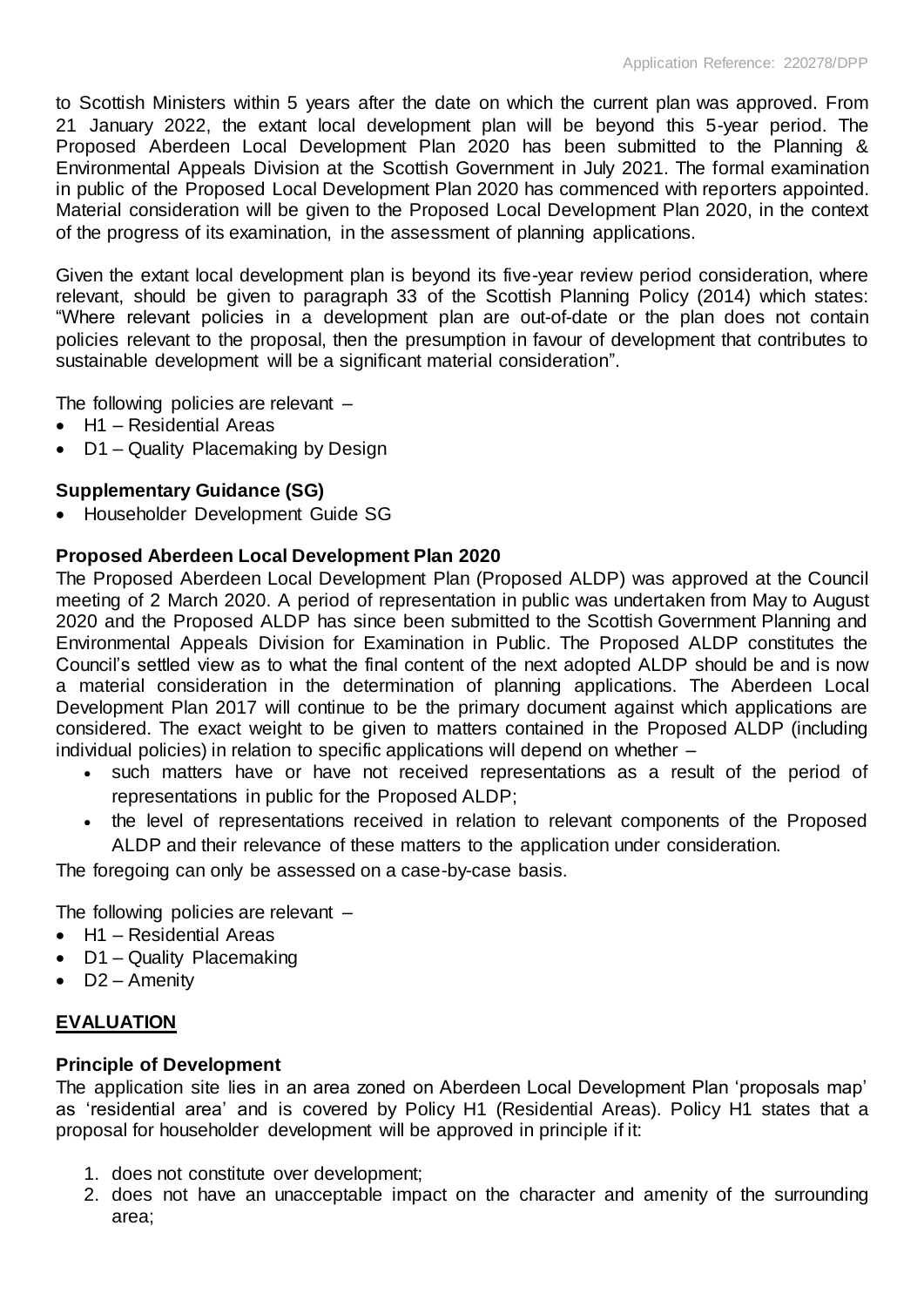- 3. does not result in the loss of valuable and valued areas of open space. Open space is defined in the Aberdeen Open Space Audit 2010; and
- 4. complies with Supplementary Guidance (SG).

The proposed development is related to the erection of a log cabin structure to the side elevation of the existing dwelling, within the residential curtilage. The area of ground to the front and side of the dwelling has been stated on the application form as being within the ownership and control of the applicant. The area of land in question is also indicated on 'ScotLIS' (Scotland's Land Information Service) website as forming part of the title deeds for the dwelling and is therefore understood not to be part of the communal public open space / amenity grounds for the wider Denmore Estate. Due diligence has been undertaken to confirm that this area of ground is not an area of amenity land owned or maintained by the Council. The communal open space and amenity grounds for the estate are managed privately through a factoring arrangement. Furthermore, the area of ground is not identified as a 'Local Open Space' or 'Natural Green Space' in the Open Space Audit 2010 and therefore no loss of open space would occur as a result of development – in accordance with point 3 above. The remaining points 1, 2 and 4 of Policy H1 (Residential Areas) will be discussed in the evaluation below in order to assess the impact of the proposed development on the character and amenity of the area, whether it constitutes overdevelopment and compliance with relevant Supplementary Guidance.

#### **Scale, Design and Impact on Surrounding Area**

The relevant SG in this instance is the Council's 'Householder Development Guidance', which outlines general principles for householder developments. Proposals should be architecturally compatible in scale and design with the original house and its surrounding area, materials should be complementary to the original building and any alteration should not serve to overwhelm or dominate the original form or appearance of the dwelling and be visually subservient in terms of height, mass and scale.

The Householder Development Guide also outlines specific criteria to be addressed when considering outbuildings which are relevant to this proposal, including that they must be subordinate in scale to the original dwelling house, should not have a negative impact on the character of the surrounding area, will not usually be acceptable in front gardens due to the damaging impact development forward of a front building line can have on the visual character of an area and any proposal will be assessed on their impact on the amenity of an area, e.g. loss of daylight/privacy, in the same way as extensions.

With regard to the matter of whether the proposed constitutes overdevelopment, the Householder Development Guide states that no more than 50% of the front or rear curtilage shall be covered by development. When considering the dwelling's total rear and side curtilage as extended (including additional 100sqm to side taken as designated rear garden ground) this gives a rear curtilage of 335sqm. The log cabin would occupy a footprint of 26sqm and therefore after development it is calculated that 14% of the rear curtilage (as extended) would be developed (excluding paved areas) and therefore remains within the 50% of development allowed in terms of the Householder Development Guide. Considering the originally designated rear curtilage and the addition of 26sqm ancillary accommodation would result in a plot coverage of 38% which is still within the 50% limit. The proposed log cabin is therefore not considered to represent overdevelopment of the plot in technical terms and a buffer area of side curtilage (fronting Lochside Drive) will remain after development.

Considering the log cabin in isolation, its design is domestic in nature, with timber materials being consistent with similar garden structures ensuring it is architecturally compatible with the existing dwelling. However, when assessing design and scale of the log cabin in context of the existing dwelling there is some tension with Policy D1 (Quality Placemaking and Design) and the Householder Development Guide.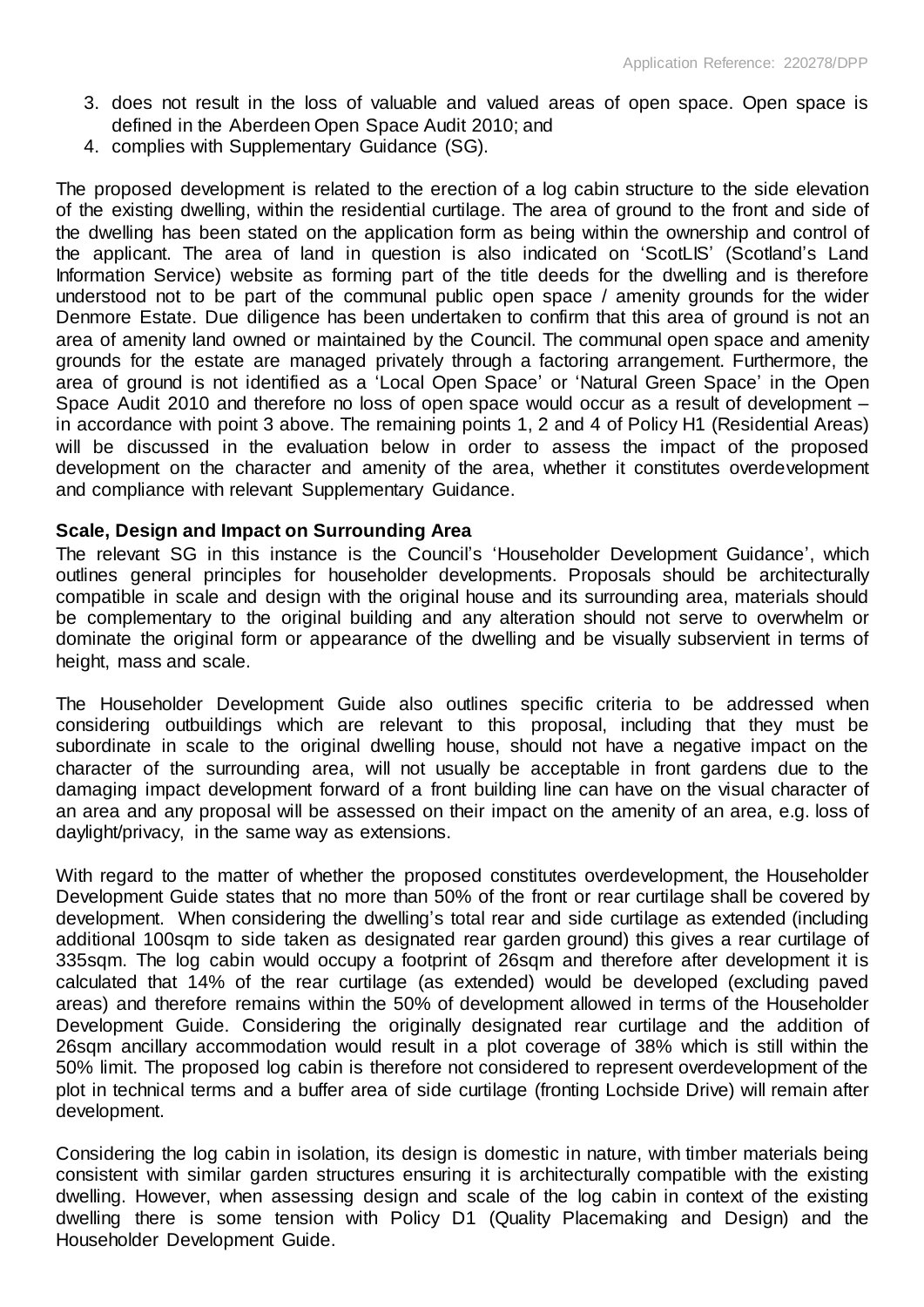Policy D1 recognises that not all development will be of a scale that makes a significant placemaking impact, it outlines that good design and detail adds to the attractiveness of the built environment. Furthermore, under Policy D1, the design of the proposed development is considered within the context of the site and surrounding area, with factors such as siting, scale, massing, materials, design detail, proportions and the established pattern of development all deemed to be relevant in assessing its contribution and impact. Taking this into account, it is considered that the proposal has failed to adequately consider the context of the site and the surrounding area. The log cabin creates an additional 26sqm footprint which is larger than the existing conservatory extension (16 sqm) albeit it is also recognised that 10sqm of the log cabin consists of an overhang external porch area – overall structure is not considered to be wholly subservient in scale to that of the existing dwelling. Undertaking an analysis of the surrounding area, also indicates that this scale of garden structure is large for the character of the street and surrounding area.

The log cabin occupies a prominent location to the side elevation of the existing dwelling, which has an open aspect, by virtue of its corner plot and being situated on a sweeping curve in the road upon which it fronts – thus making the log cabin a highly visible structure in the streetscape. This area of ground to the side where the cabin is located is bounded by a 900mm high composite panel fence to the side of the dwelling, with grassed area and 2 trees, neither of which offer substantial screening. The remainder of the front and side of the plot is principally grassed with some small shrub planting to the south boundary and a driveway. Whilst it is acknowledged the proposal has not been completed and landscaping opportunities are proposed and highlighted in the supporting statement, due to the size, height, scale and positioning of the log cabin, this is not considered to alleviate the prominence and negative visual impact of the log cabin in context of the surrounding streetscape and area. The supporting statement submitted notes that no regular building lines exists for other properties in Lochside Drive, however regardless of no consistently linear building lines for the built form, there is still an inherent and established pattern of front and rear feus, with generous open landscaped areas to the front and sides of properties. The log cabin is situated beyond the side elevation of the existing dwelling, which is also fronting a road and therefore is considered to be outside and forward of the predominate building line of the application dwelling. Furthermore, the positioning of the log cabin extending beyond the side elevation/building line of the existing dwelling, in combination with the size and scale of the cabin is considered to have an overbearing impact on the neighbouring property at 9 Lochside Drive and thus the outlook afforded to the surrounding area.

In summary, while the development would not typically be considered over development due to the size of the plot, the overall siting, form and scale of the log cabin has failed to take an adequate account of its location, thereby having a negative impact on the visual character of the surrounding area and adversely affecting the built environment. As such, the proposal would be contrary to the requirements of Policies H1 (Residential Areas) and D1 (Quality Placemaking by Design) and would fail to address the expectations of the Householder Development Guide.

## **Impact on Residential Amenity**

In respect of residential amenity, Policy H1 (Residential Areas) and the Council's Housholder Development Guide outlines that no extension or alteration should result in a situation where the amenity of any neighbouring property would be adversely affected with regard to impact on privacy, daylight and general amenity.

Appendix 2 of the guidance outlines respective calculations, which are required to determine the impact of proposals on daylight / sunlight receipt and overshadowing relative to habitable rooms or garden ground of neighbouring properties. Undertaking the relevant calculations (45° method) on the proposed log cabin, which would lie south-east of the neighbouring property at 9 Lochside Drive, determines that there would be no adverse impact on overshadowing or sunlight receipt to this property. With regard to internal daylight receipt, again undertaking the calculation (45°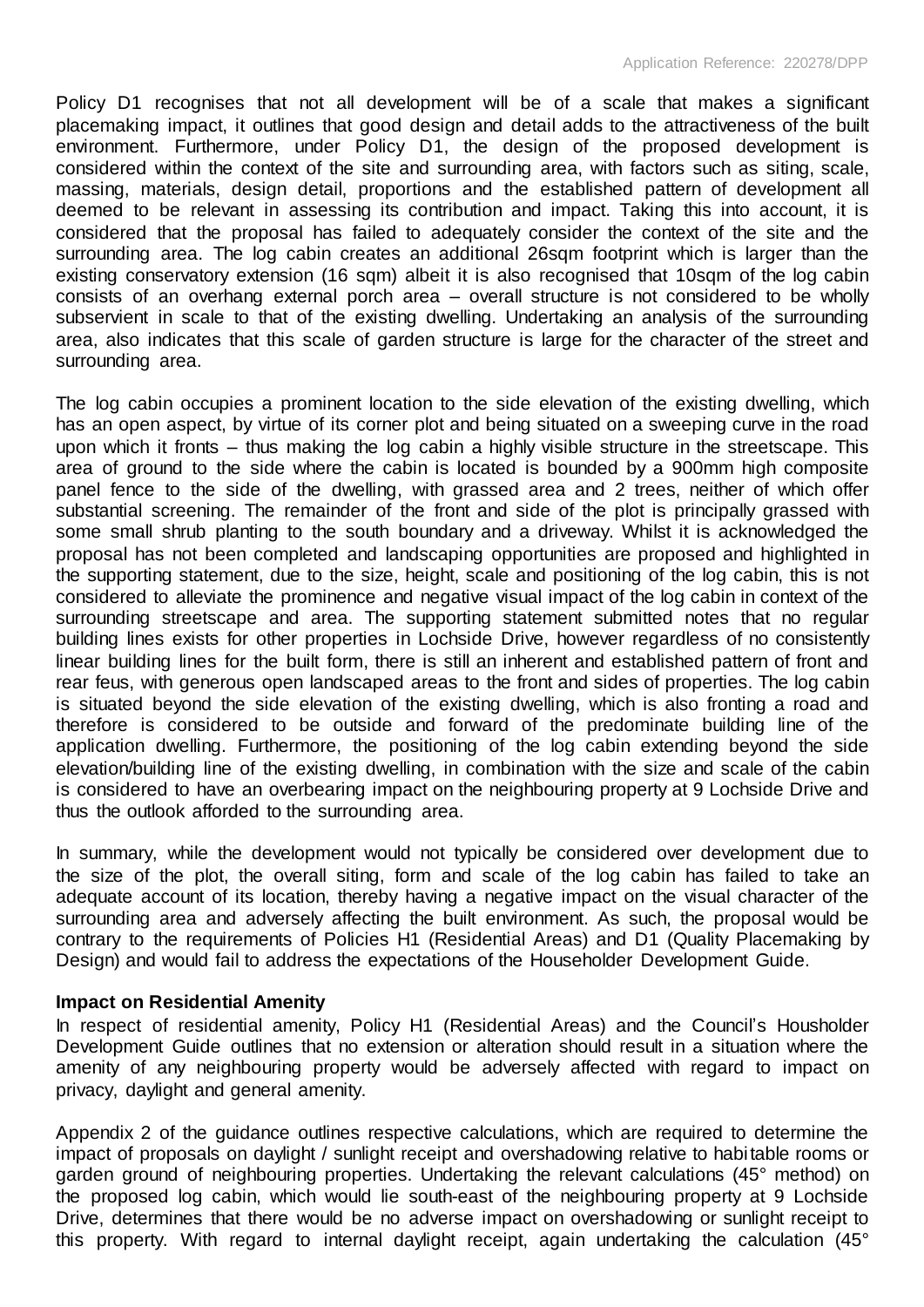method) determines there would be no impact to any neighbouring windows. The other neighbouring property 5 Lochside Drive is located a sufficient distance away from the extension that there would be no impacts with regard to daylight / sunlight receipt or overshadowing.

With respect of privacy, it is recognised that the non-habitable nature of an ancillary garden log cabin would ordinarily provide limited privacy concerns, however given the location of the log cabin and its relative position to the neighbouring property at 9 Lochside Drive, it is likely that there would be some limited opportunities for indirect overlooking to this property. The inclusion of an obscured 'perspex' privacy screen along the northern boundary where the porch overhang element of the cabin is situated adjacent to the front garden ground of 9 Lochside Drive does indicate where there may be some tension with regard to privacy matters. However, given the obscure nature of the privacy screen, only slight shadows and movements are likely to be discernible from the neighbouring front garden, the cabin is ancillary accommodation so would not be in continuous use and the rear garden are separated by a 2m high boundary fence ensuring adequate privacy to the rear is maintained. Furthermore, the window-to-porch overhang distance is around 3.6m distance which is above the 2m minimum (for windows at 90°) as per Appendix 1 of Householder Development Guide SG. It is acknowledged that this scenario would be somewhat different than the existing window-to-window distances characteristic of the surrounding area and context of the site, however the proposed privacy screen should ensure adequate privacy for neighbouring properties is maintained to suitably comply with the guidance contained in Policy H1 (Residential Areas) and the Householder Development Guide.

## **Matters Raised in Letters of Representation**

- *1. No clear dimensions of the log cabin or distances to neighbouring properties on plans.*  Submitted plans are appropriately scaled to ensure appropriate calculations and measurements can be taken.
- *2. Loss of day/sunlight receipt to neighbouring property (9 Lochside Drive).* Matters in respect of day/sunlight receipt have been discussed in the foregoing evaluation under 'Impact on Residential Amenity'.
- 3. Loss of view/outlook from 9 Lochside Drive. Loss of a view is not a material planning consideration, however, matters in respect of outlook and impact on the surrounding area and residential amenity have been discussed in the foregoing evaluation under 'Scale, Design and Impact on Surrounding Area' and 'Impact on Residential Amenity'.
- *4. Overlooking and loss of privacy to bedroom window of adjacent property (9 Lochside Drive).*

Matters in respect of privacy have been discussed in the foregoing evaluation under 'Impact on Residential Amenity'.

- *5. Noise disturbance from social use of the log cabin.*  Due to the domestic nature and use of the log cabin noise disturbances as a result of any social use are not considered to be different than is currently possible within the rear garden and it therefore considered to be of negligible impact.
- *6. Size and scale of log cabin.*

The design, size and scale of the log cabin have been discussed in the foregoing evaluation under 'Scale, Design and Impact on Surrounding Area'.

*7. Cabin is outside and extends beyond the original building line of the street.*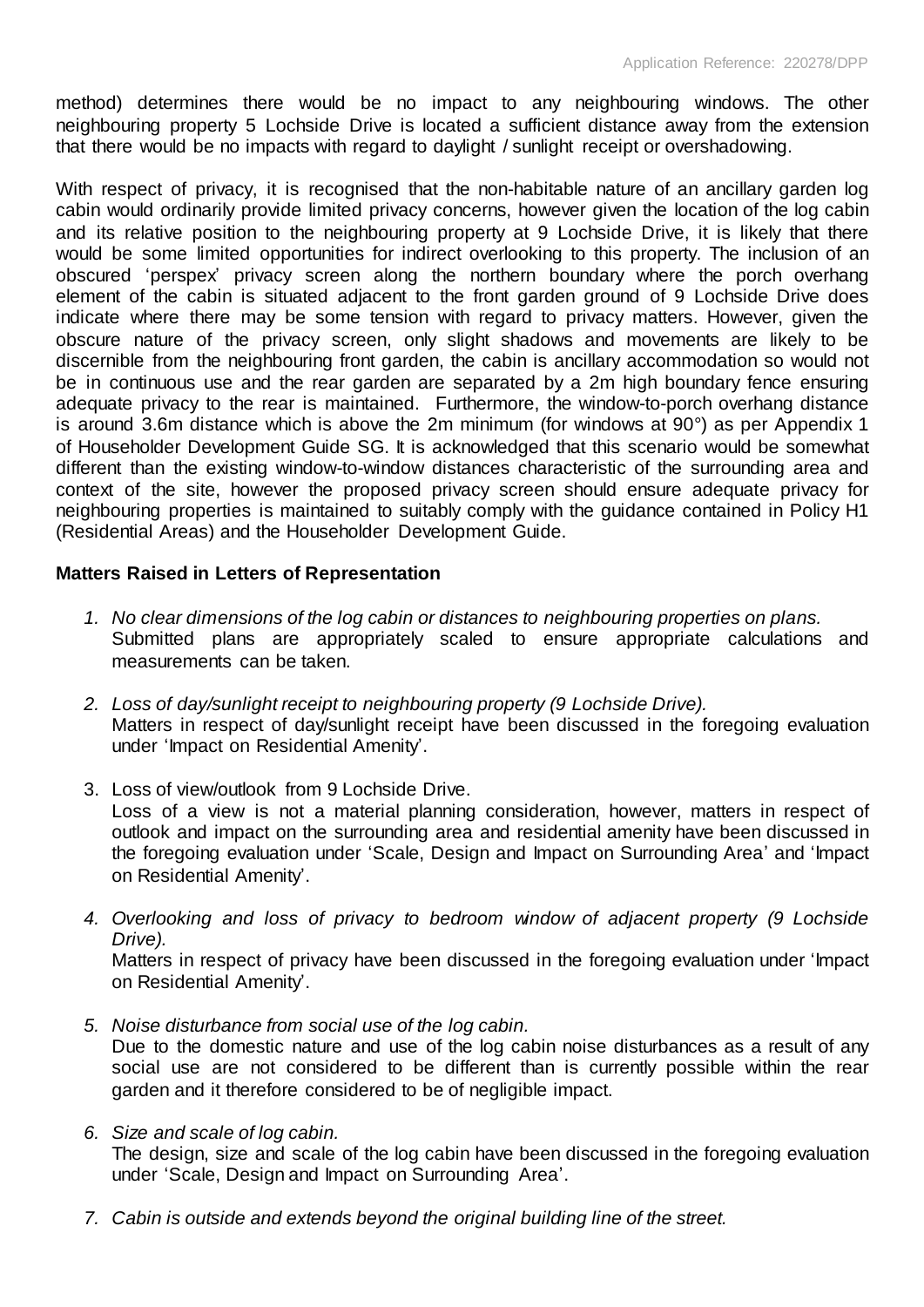The design, size and scale of the log cabin have been discussed in the foregoing evaluation under 'Scale, Design and Impact on Surrounding Area'.

- *8. Not in keeping with open plan ethos of the Denmore Estate and gives negative impression.* The design, size and scale of the log cabin have been discussed in the foregoing evaluation under 'Scale, Design and Impact on Surrounding Area'.
- 9. Eyesore, spoils outlook, especially when entering the street and for properties overlooking 7 Lochside Drive. The design, size and scale of the log cabin have been discussed in the foregoing evaluation under 'Scale, Design and Impact on Surrounding Area'.
- *10.Sets precedence for similar structures to be erected without obtaining planning permission.* Each planning application is assessment on its own merits regardless of the outcome of this particular application.
- *11.Concerns regarding drainage of the structure and excess water impacting neighbouring property.*

Given the domestic nature of the structure and its position within an area which is principally grassed and permeable, drainage is not considered to be a matter of concern.

*12.No effort made to blend the building in.*

The design and screening of the log cabin have been discussed in the foregoing evaluation under 'Scale, Design and Impact on Surrounding Area'. it is acknowledged that the development is not completed and should this application be approved additional landscaping and details of exterior finishes / colour will be required.

- *13.Impact on future property resale values.*  Future property valuation is not a material planning consideration.
- *14.Concern how something so large could have been erected without consent.*

The application has been considered as part retrospective as the applicant was seemingly unaware that planning permission was required.

*15.Area is not part of the original curtilage and the surrounding fence was erected initially too high without consent.* 

The foregoing evaluation has acknowledged that an additional area of ground to the side of the property has been designated rear garden ground, however this area of land is understood to belong to the applicant as part of the title deeds of the property and is not identified as communal / amenity ground within the wider estate. By virtue of the land being located to the side of the dwelling which fronts a road this does mean that relevant permissions are required for development.

*16.Some well-established trees were removed to accommodate the log cabin.* 

It is unknown when the 2 trees were removed and whilst it's appreciated the loss of these trees would have impacted on the established streetscape, they were positioned within the residential curtilage and land belonging to 7 Lochside Drive and were removed prior to an application being submitted. Therefore, this matter is outwith the control of the Planning Service and has no bearing on the outcome of the application given they no longer exist.

## **Proposed Aberdeen Local Development Plan**

In relation to this particular application, the Policies H1, D1 and D2 in the Proposed Aberdeen Local Development Plan 2020 substantively reiterate those in the adopted Local Development Plan and the proposal is not acceptable in terms of both Plans for the reasons previously given.